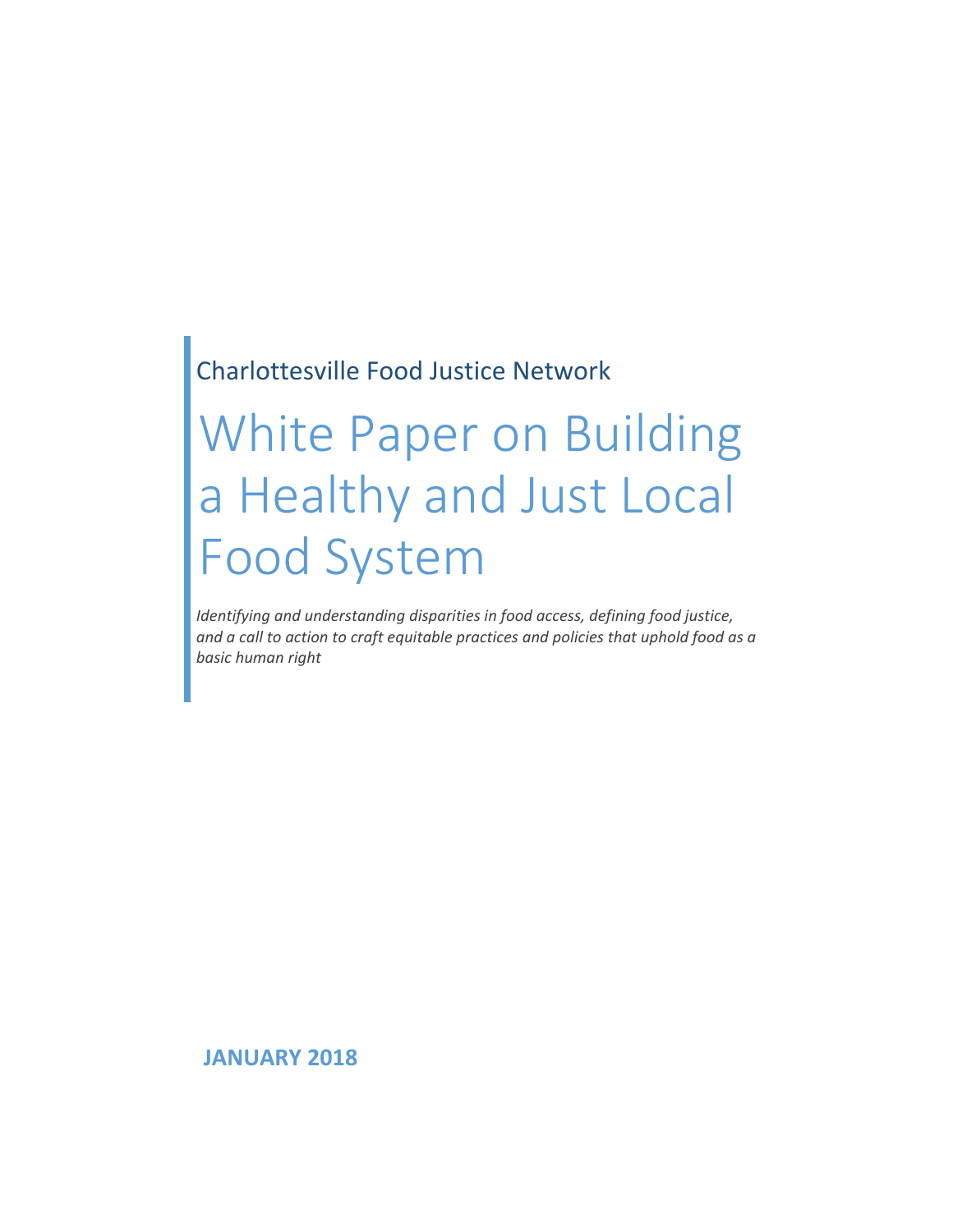# Acknowledgements

The Charlottesville Food Justice Network (CFJN) was made possible through the support of the USDA's Community Food Projects grant awarded to City Schoolyard Garden, City of Promise, and Charlottesville Urban Agricultural Collective. The work and collaboration support for this paper was backed by the CFJN Planning Team. Special thanks goes out to the Jefferson School African American Heritage Center for providing a supportive environment for hosting CFJN events and gatherings, the Center for Nonprofit Excellence for lending capacity building services, and University of Virginia students, Katie Neal, Olivia Raines, and Allie Arnold for providing research assistance. Lastly, City Schoolyard Garden's Jeanette Abi-Nader and Shantell Bingham for playing a progressive part in coordinating and facilitating the CFJN.

This white paper is the curated research of Shantell Bingham, M.P.H., City Schoolyard Garden Liaison to Charlottesville Food Justice Network & CFJN Facilitator.

#### **Suggested Citation (MLA):**

Bingham, Shantell. City Schoolyard Garden. Charlottesville Food Justice Network. *White Paper on Building a Healthy and Just Local Food System.* Charlottesville, Va. 2018. ONLINE.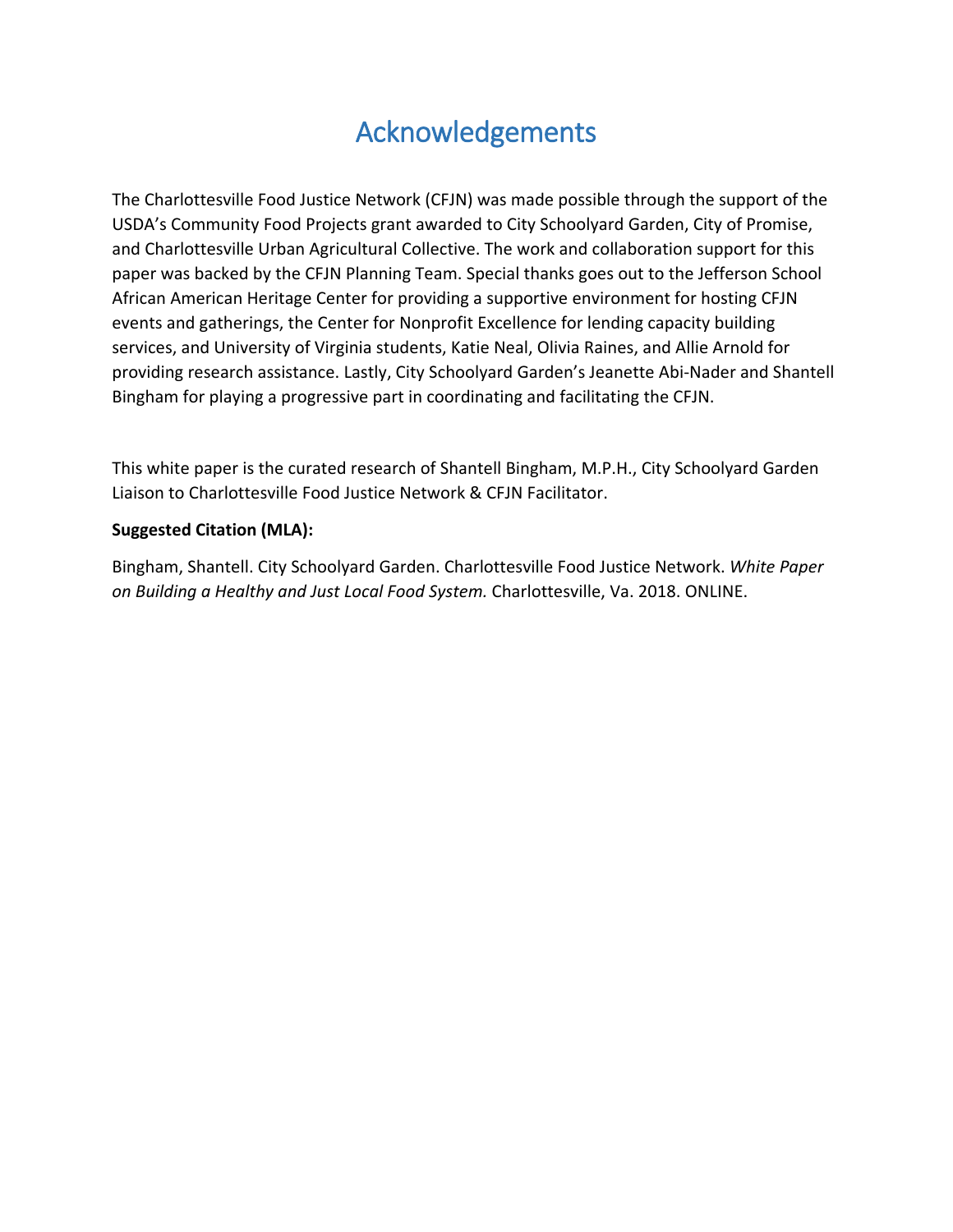#### **Introduction**

In 2015, 42 million people struggled with hunger in the United States, including 13 million children and 5.4 million seniors<sup>1</sup>. Almost 50% of these citizens live in food deserts, environments characterized by limited access to nutritious foods, while the total food insecure population lives in poverty<sup>[2](#page-2-1)</sup>. Hunger has its side effects. Lowincome residents in rural and urban neighborhoods experience higher rates of obesity and diet related diseases. As a result, they are negatively impacted by a lack of access to affordable and nutritious foods.

Despite efforts by hundreds of organizations and agencies working to find a solution to the epidemic of diet-related diseases, the growing problem of food security exist. For Charlottesville 17.5% or 1 in 6 residents face food insecurity, a trend that outpaces Virginia's average of  $11.9\%$ <sup>3</sup>. In addition, when we take a closer look at the breakdown of diet related diseases and food access across Charlottesville demographics, we see the most disparaging divide is black and white.

Indeed, local disparities in health and food access have been marked by race and class for decades. However, these trends are not inevitable and crafting sustainable local

interventions for systemic change is not impossible. This is the understanding and core principal of the Charlottesville Food Justice Network, an emerging collaborative of community based organizations working in unique and complementary ways to build a healthy and just food system. In the following white paper, we present our call to action for change in approaching local food insecurity work, our understanding of food justice, and historical research underpinning the need for racial equity and whole system networking in local food system reform.

## Facing the Facts: Local Health Disparities and Stagnant Trends

Despite billions in funding support from government organizations and charities dedicated to hunger alleviation programming, food insecurity rates have not declined in two decades<sup>4</sup>. This national tale breaks through to Charlottesville's local level. Today, when we look at statistics we see that between 2001 and 2011, the number of households receiving SNAP benefits in Charlottesville increased by 120%<sup>[5](#page-2-3)</sup>. In addition, people with low economic resources and people of color suffer disproportionately higher rates of diet-related diseases and subsequent mortality. For example, obesity prevalence among Black Virginians (39.2%) is almost

<span id="page-2-0"></span> $<sup>1</sup>$  Feeding America, "Hunger and Poverty Facts."</sup> <sup>2</sup> Nisbet, "Urban Food Deserts and Washington,

<span id="page-2-3"></span><span id="page-2-1"></span>D.C."; USDA, "USDA Defines Food Deserts | American Nutrition Association."

<span id="page-2-2"></span><sup>&</sup>lt;sup>3</sup> Charlottesville Loaves and Fishes Food Pantry, "Charlottesville Loaves and Fishes Food Pantry - About Hunger."

<sup>&</sup>lt;sup>4</sup> USDA Economic Research Service shows that food insecurity rates in 1995 at 12% and rates in 2015 at 12.7% , "Food Security in the U.S."

<sup>5</sup> Virginia Department of Health. (2012) *Community Health Assessment Presentations: Charlottesville/Albemarle CHA Data*. ONLINE POWERPOINT PRESENTATION. Retrieved from

http://www.vdh.virginia.gov/LHD/ThomasJefferson/Data. htm.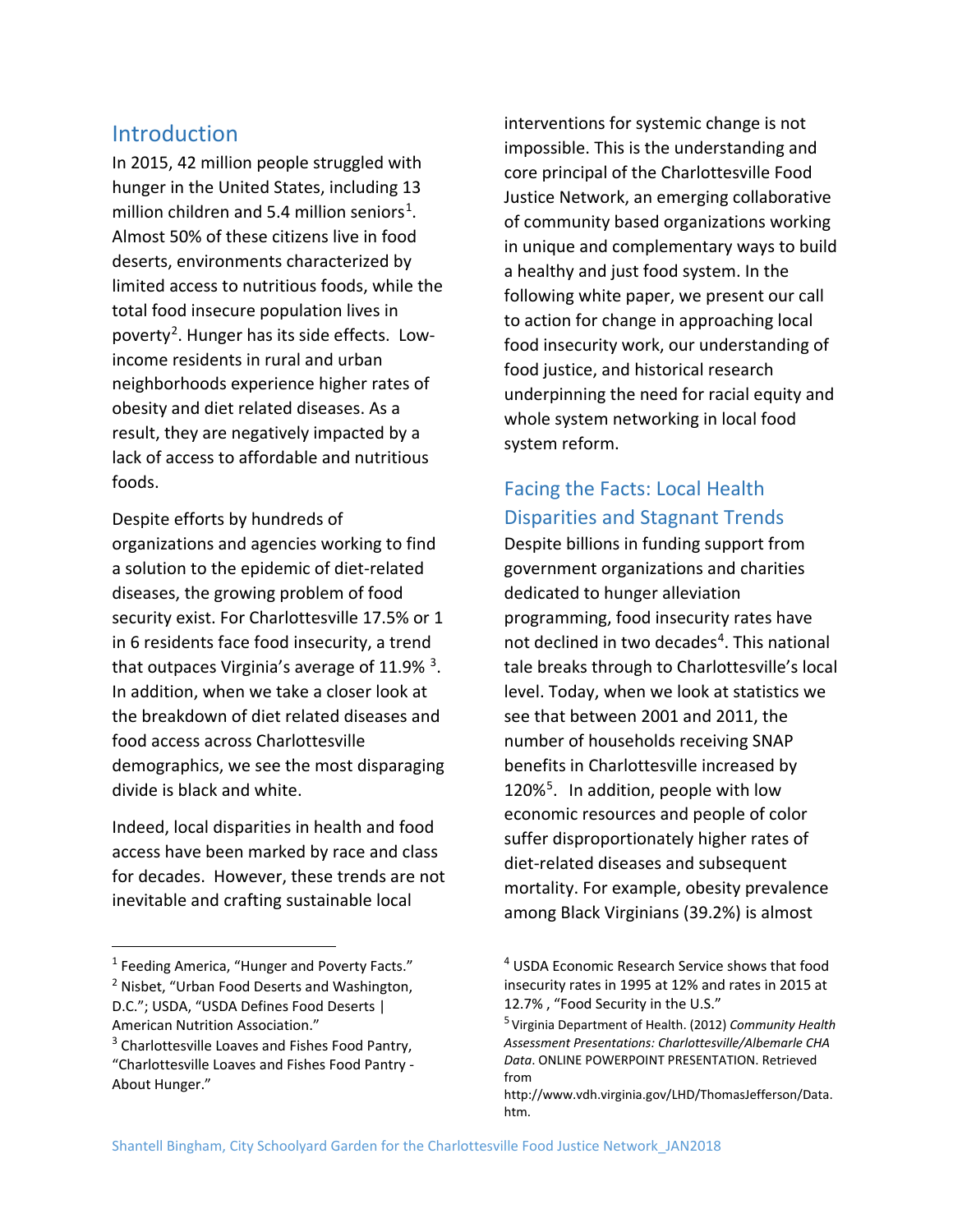1.5 times greater than White Virginians  $(25.7%)<sup>6</sup>$ . When it comes to diet related mortality rates, black Charlottesville citizens are 4 times more likely to die of diabetes than their white neighbors<sup>[7](#page-3-1)</sup>.

For youth, we see similar trends in food insecurity when we look at school lunch programming. In our schools, over 57% of the student population are eligible to receive free- and reduced-price meals; and in some neighborhoods, that number runs as high as [8](#page-3-2)2%<sup>8</sup>. At the same time, nearly 37% of Charlottesville third- and fifthgraders are classified as overweight or obese this number is 49% for African American youth<sup>[9](#page-3-1)</sup>. Many of these youth live in neighborhoods with limited access to fresh fruits and vegetables—a direct legacy of redevelopment policies, a topic we will discuss further.

#### Current perspectives on Food Justice and Cause for Concern

While the evidence supporting the need to strategically focus on race and class in food insecurity and hunger work is abundant, local movement towards adopting a racial equity approach has been slow. Instead, the Charlottesville local food movement has gained substantial ground in changing the way our local food is produced, processed, and sold based on sustainability concerns. Thus, our city is ripe with food advocates advancing the message and practice of

<span id="page-3-1"></span><span id="page-3-0"></span> 6 Robert Wood Johnson Foundation, "Virginia State Obesity Data, Rates and Trends: The State of Obesity." <sup>7</sup> Center for Disease Control, "Community Health Status Indicator Profile Charlottesville."

sustainable agriculture and organic farming for higher quality locally produced foods. These local principals have garnered Charlottesville the status of a "Foodie City".

Indeed, Charlottesville has an abundance of locally sourced, healthy, nutritious foods. However, this food is not accessible for all. Nevertheless, current perspectives around food justice in Charlottesville oftentimes focuses on sustainable farming issues, while ignoring the most marginalized populations facing food insecurity and raising concern for sustainable change. Due to this precedent understanding of food justice, the first undertaking of the Charlottesville Food Justice Network has been to heighten the discussion on food justice with an emphasis on our city's most marginalized citizens whom our organizations serve and partner with.

## Defining Food Justice

Food justice is the practice and process of considering food as a basic human right. From the human rights perspective, the field of food justice challenges us to approach food insecurity through the lens of social justice in order to advance true sustainable change. Taking a food justice approach to food insecurity, therefore means considering food related health disparities across race and class as nonrandom outcomes of discriminatory policies. In this way, food justice innately

<span id="page-3-2"></span><sup>8</sup> Virginia Department of Education: Office of School Nutrition Programs, "School Year 2012-2013

National School Lunch Program (NSLP) Free and Reduced Lunch Price Eligibility Report, School Level." <sup>9</sup> Community Action on Obesity TEST, "Obesity and Overweight in Charlottesville & Albemarle."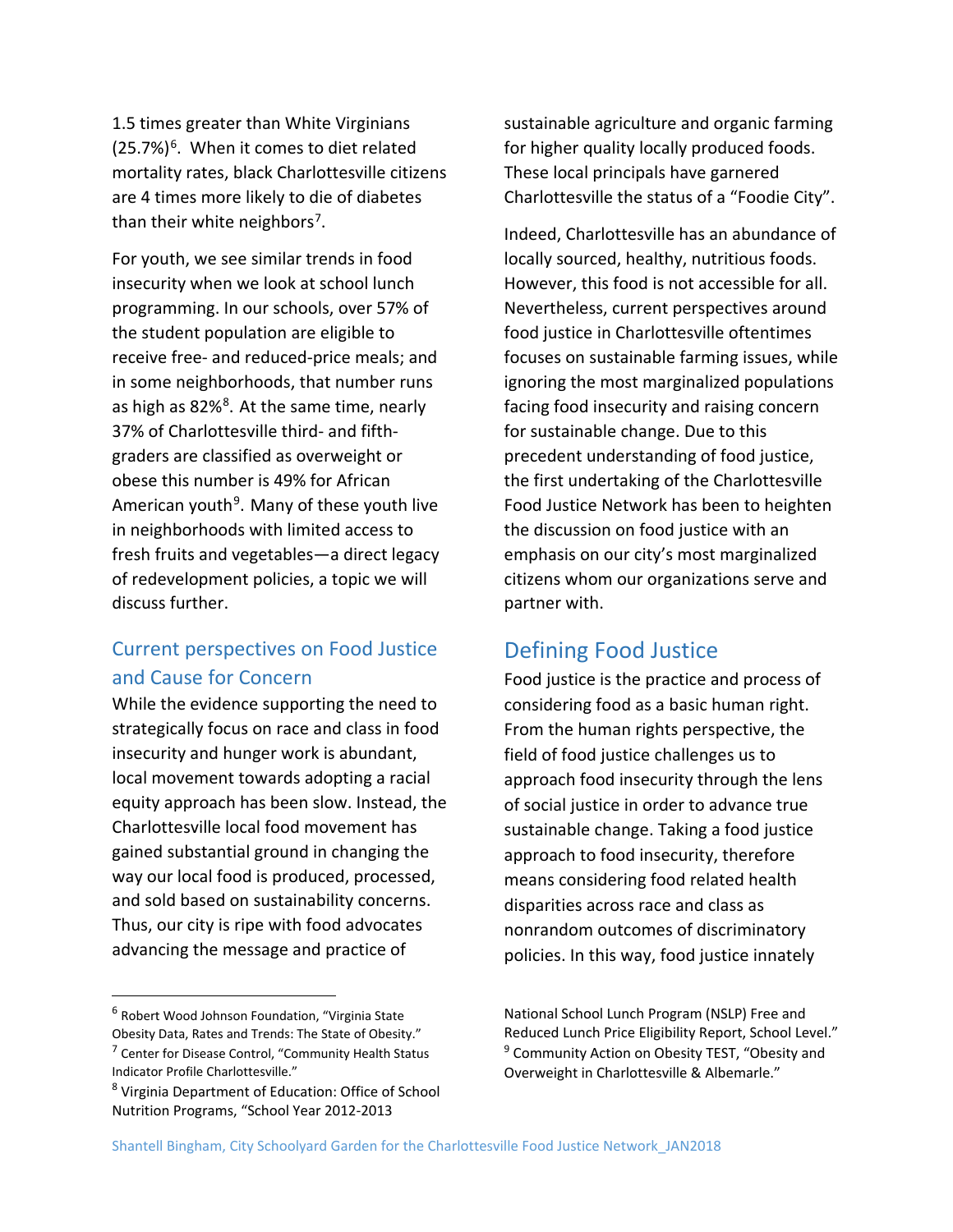exists at the intersection of multiple systems. When food justice is established we are assured that the safe and fair production, the equitable and responsible distribution, and the independent and informed preparation of fresh, nutritious, culturally appropriate food exists for all our citizens no matter race/ethnicity, class, age, nationality, gender, or zip code.

#### Understanding the Root Causes of Local Food Insecurity

Traditional root cause analysis of food insecurity focused on the individual; therefore, government support in hunger alleviation programming in the form of the Farm Bill, largely focused on SNAP and TANF<sup>10</sup>. These practices continue today, although the link between food insecurity and poverty have been well documented $^{11}$  $^{11}$  $^{11}$ . Indeed, hunger is a symptom of poverty, and poverty is a multifaceted issue affecting more than 1 in 4 Charlottesville residents. In 2014, 25.9% of Charlottesville residents lived below the FPL, which is the highest rate in TJHD, and also higher than the state and United States average<sup>12</sup>. As previously highlighted, many of these residents living in poverty are disproportionately people of color, comprised of the immigrant and refugee community as well as the Black American community.

If we consider health disparities and unequal access to nutritious foods across race/ethnicity, gender, class, and religion as a nonrandom phenomenon, then we are forced to confront and understand the realities of a system working to create such inequalities. Thus, the root cause analysis undertaken by the Charlottesville Food Justice Network takes a closer look at the historical social and political fabric which has dictated access to quality food by restructuring our urban landscape and economic class.

In the following discussion, we explore the historical backdrop of redevelopment and school integration which has shaped unequal access to healthy nutritious foods across race and class. These two historical events are presented as root causes of creating inner city food insecurity through the creation of generational poverty, and prevalence of academic achievement gaps—a direct factor in determining job opportunities and future earning potential.

## Redevelopment of Vinegar Hill and The Creation of Generational Poverty

From the 1920s to early 1960s the neighborhood Vinegar Hill, located behind the downtown mall of Charlottesville, functioned as a hub for African American businesses and a stronghold of local homeownership. The site hosted over 600 residents and 29 business—including four grocery stores, a school, and multiple churches<sup>[13](#page-4-2)</sup>. In a 1960 survey of the 29 businesses, the city of Charlottesville reported that the Vinegar Hill businesses had a combined gross income of \$1.6

<span id="page-4-0"></span> <sup>10</sup> Fisher, *Big Hunger*.

<span id="page-4-2"></span><span id="page-4-1"></span><sup>&</sup>lt;sup>11</sup> The Hunger Project, "Poverty"; Bread for the World, "What Causes Hunger."

<sup>&</sup>lt;sup>12</sup> Virginia Planning District 10, "MAPP 2 Health Thomas Jefferson Health District." <sup>13</sup> Saunders and Shackelford, *Urban Renewal and the End of Black Culture in Charlottesville, Virginia*.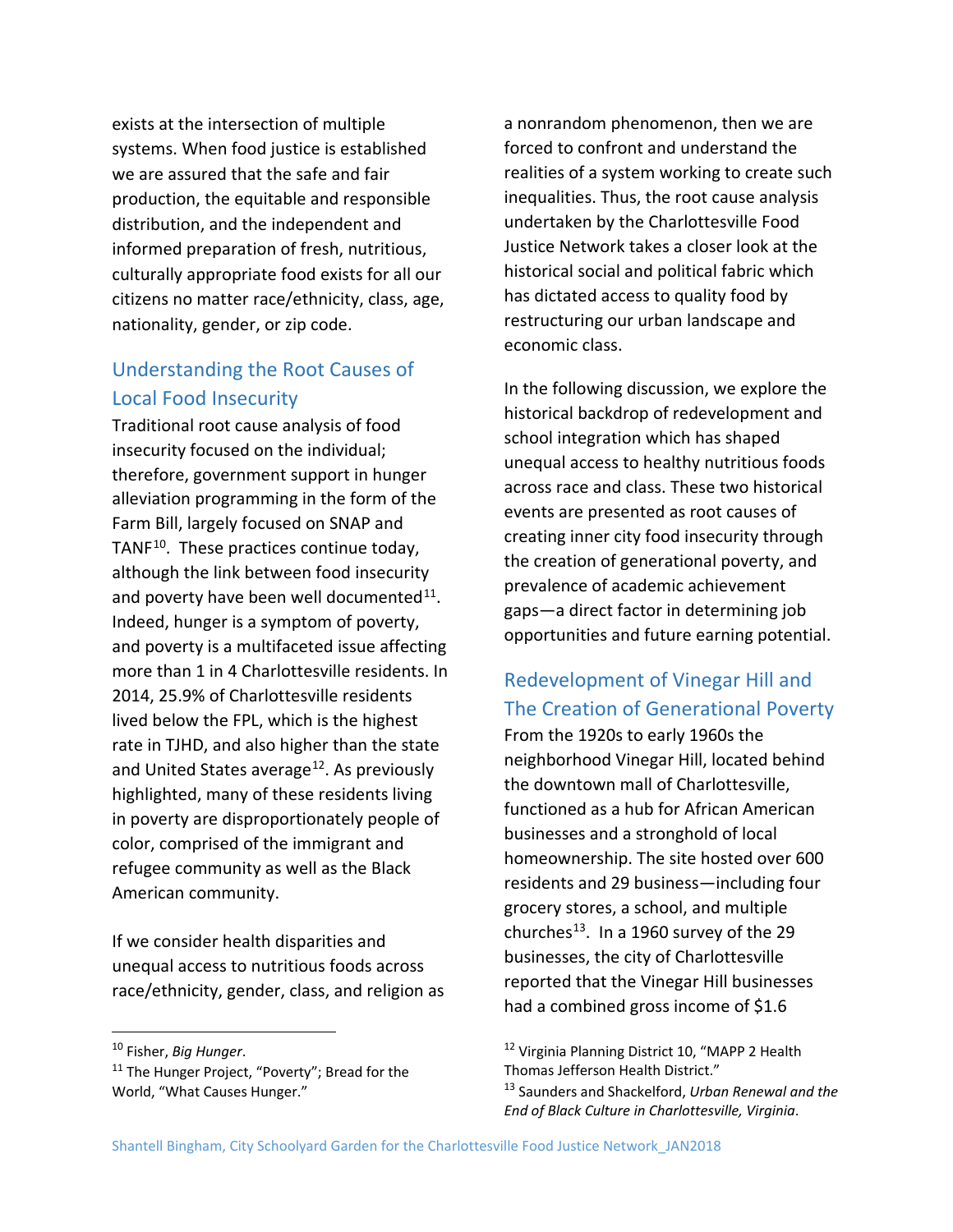million for the previous year<sup>[14](#page-5-0)</sup>. Despite the economic vitality of the community, Vinegar Hill was still regarded as a "country-style slum". Many of the residents raised farm animals on their property, as well as maintained vegetable and fruit gardens. The presence of rural elements intertwined

with degrading housing, was regarded as a "blight" on the Charlottesville downtown and thus in 1954 during the height of the Brown v. Board of Education decision to integrate schools, City Council approved the creation of a Housing Authority.<sup>[15](#page-5-1)</sup>



*Figure Vinegar Hill c.1960 from Vinegar Hill Project East view of Vinegar Hill before Demolition* 

In 1960, Charlottesville voters approved a referendum authorizing the Housing Authority's plan for the redevelopment of Vinegar Hill. Despite the fact that the outcome of this vote could decimate the landscape of the Charlottesville Black American community, the redevelopment poll tax excluded most Black Americans from this vote, including many residents of the Vinegar Hill community.<sup>16</sup> This decision would go on to drastically shift the landscape of the Charlottesville Black American community.

In 1964, a time marked by high racial tensions and social instability, Vinegar Hill was leveled and many of the approximately



500 residents were relocated into Charlottesville's first public housing project called Westhaven. While Urban Renewal and the redevelopment of Vinegar Hill was designed as an intervention to allegedly improve the quality of life for many black Charlottesville residents, today we witness a legacy that has done quite the opposite. The concept model of resource redistribution depicted in figure one, illustrates how the redevelopment of Vinegar Hill created opportunities for economic gains for some, predominantly white citizens, while taking away economic opportunities for others, predominately black citizens.

<span id="page-5-0"></span> $14$  Ibid.

<span id="page-5-1"></span> $15$  Ibid.

<sup>&</sup>lt;sup>16</sup> "Vinegar Hill | City of Charlottesville."

Shantell Bingham, City Schoolyard Garden for the Charlottesville Food Justice Network\_JAN2018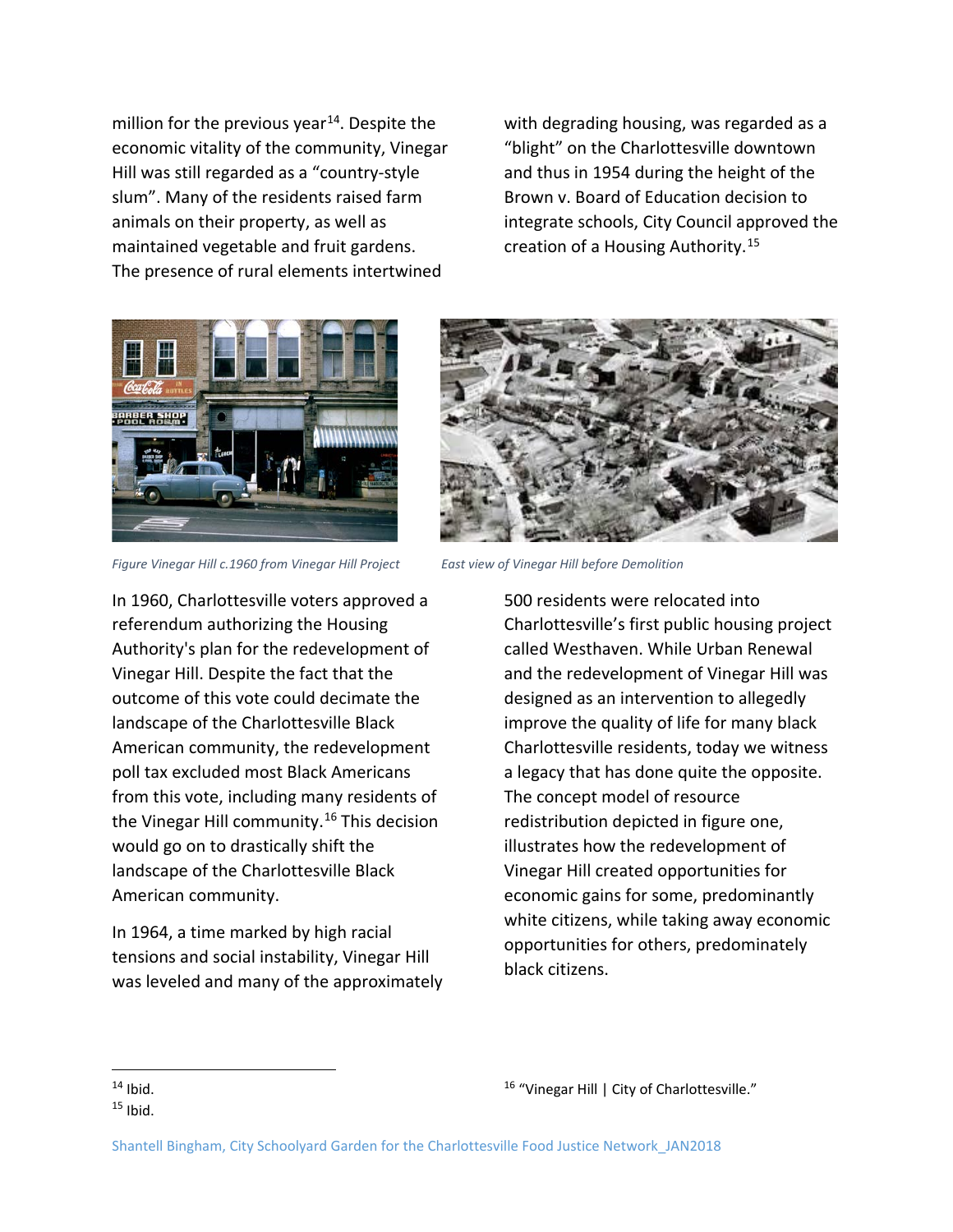

#### Major Outcomes of Resource Redistribution as a Result of Redevelopment

*Figure 1 Concept model depicting major outcomes of redevelopment (Urban Renewal) as a tool to redistribute resources in Charlottesville, VA.*



## School Integration: From Unequal Education to Unequal Health **Outcomes**

Following the 1954 Supreme Court *Brown v. Board of Education* case ruling to end public school segregation, Charlottesville began efforts for integration though at a slower pace than the rest of the nation. For starters, the national ruling was met with



West View of Vinegar Hill After Demolition **Mustum Westhaven construction c.1964** from Payne Collection

massive local resistance by parents and the school board. The NAACP and the students' parents sued the Charlottesville City School Board for access in 1955, but the school board didn't budge on integration. Thus, U.S. District Judge John Paul ruled in 1956 that the city must integrate Lane High School and Venable Elementary; this decision was also heavily appealed by the school board $17$ .

<span id="page-6-0"></span><sup>&</sup>lt;sup>17</sup> Provence, "On Brown's 50th."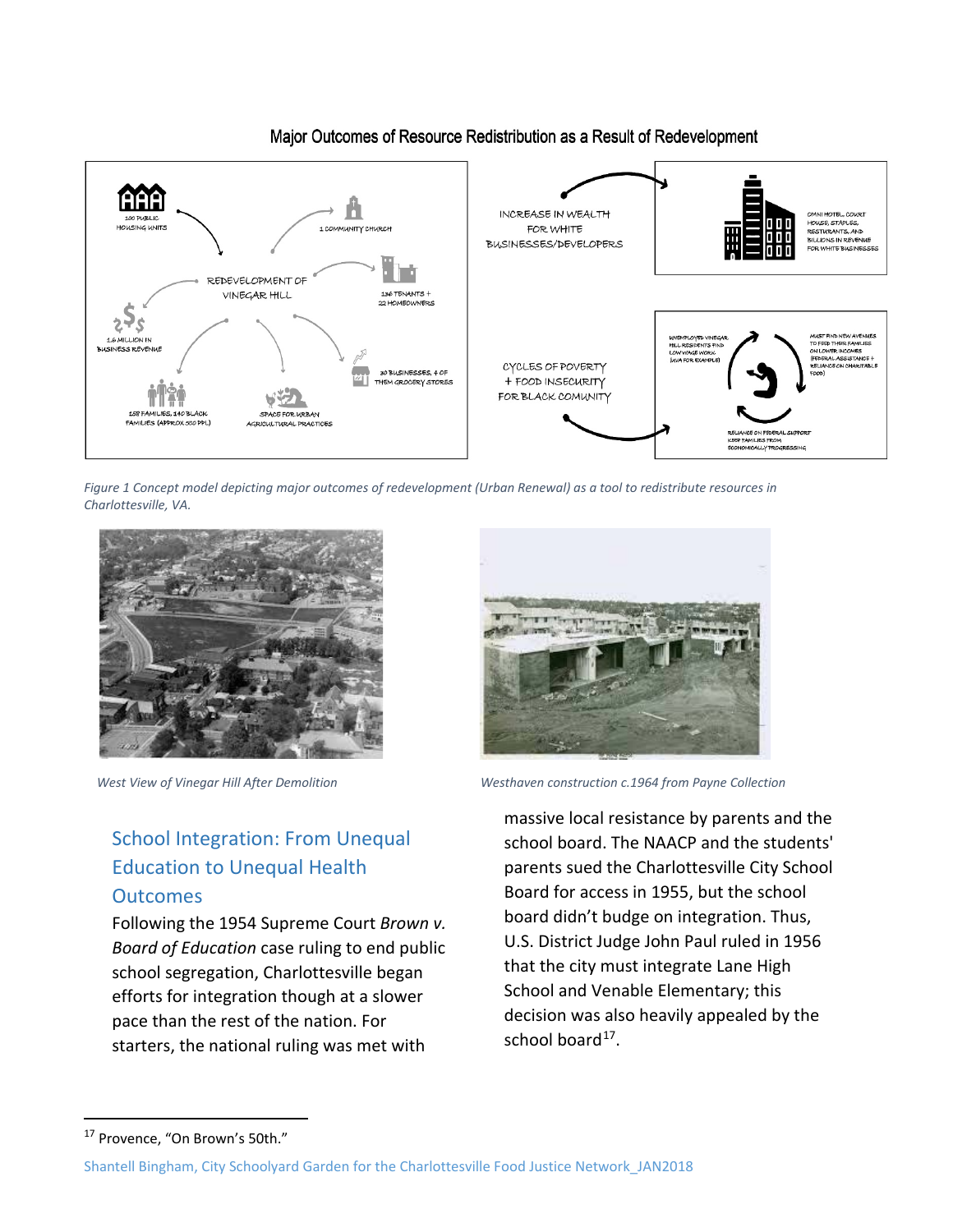

*Students Integrating Venable Elementary, 1959 Students Integrating Lane High School, 1959*

The push back against integration continued with Governor James Lindsey Almond, Jr. who upheld an order for the shutdown of schools in September 1958. City schools remained closed in Charlottesville until the fall of 1959 when Judge Paul ordered that the twelve students who would become known as "The Charlottesville Twelve" be transferred immediately from their previous schools, all-black Jefferson Elementary School and Jackson P. Burley High School, to Venable Elementary and Lane High School<sup>[18](#page-7-0)</sup>.

Charlottesville's distinct history of massive resistance to mandated school integration resulted in the emergence of a prolific private school system, and overall efforts of educational segregation that still impact learners today.<sup>19</sup> In fact, out of the Thomas Jefferson Health District, Charlottesville has the lowest on-time graduation rate for economically disadvantaged students with



75.3%<sup>[20](#page-7-2)</sup>. Unequal education provides specific academic gains for some, particularly white students while taking away academic gains for others, particularly black students. City of Promise, one of the Charlottesville Food Justice Network organizations, has documented how educational gains, or lack thereof, are shown to have lifelong impacts on health and long-term food security by determining an individual's job opportunities and future earning potential $^{21}$  $^{21}$  $^{21}$ .

## Building a Framework to Address Change

Many of the Food Justice Network nonprofits operating today, were created as a response to the broken systems and structural inequities described above. Our current work, has not only been to combine and amplify efforts of building a healthy and just food system as envisioned by the seven

<span id="page-7-0"></span><sup>&</sup>lt;sup>18</sup> Virginia Foundation for Humanities, "Fifty Years Ago Today, a Massive Resistance."

<span id="page-7-3"></span><span id="page-7-2"></span><span id="page-7-1"></span><sup>&</sup>lt;sup>19</sup> Private School Review shows there are 22 private and 24 public schools in Albemarle County. "Albemarle County, VA Private Schools."

https://www.privateschoolreview.com/virginia/albe marle-county

<sup>&</sup>lt;sup>20</sup> Virginia Planning District 10, "MAPP 2 Health Thomas Jefferson Health District."

<sup>&</sup>lt;sup>21</sup> City of Promise, "City of Promise Annual Assessment Results and Segmentation Analysis."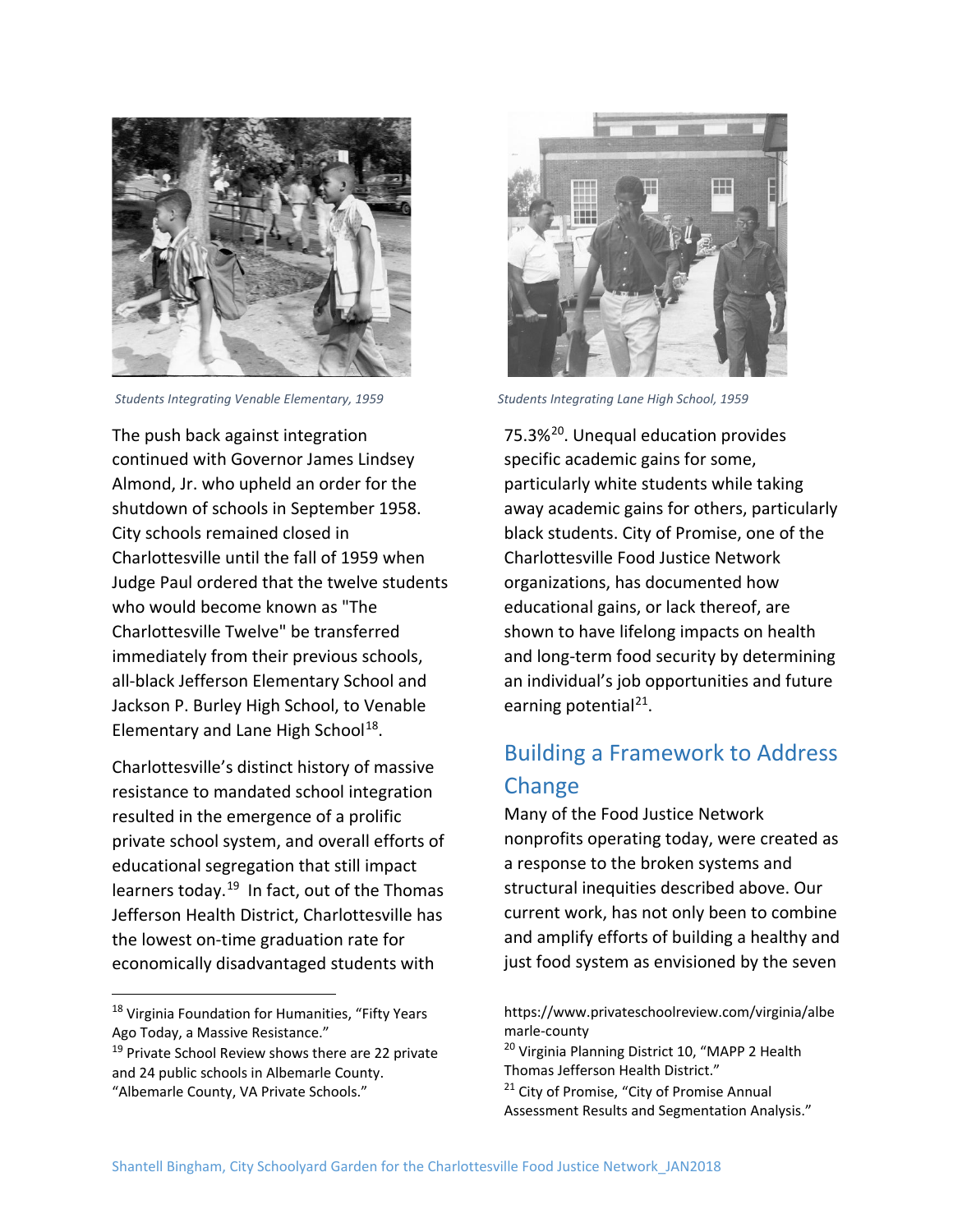fields of whole measures, but also to understand the historical context which has dictated present day inequalities. The CFJN recognizes the need to collaborate and confront the intersection of multiple factors that contribute to unequal food access, poverty, and health outcomes. Our overall goal is to see thriving and healthy people in our community across racial, economic, ethnic, religious and generational lines.

We believe in a holistic approach to food justice which values sustainable agriculture while uplifting every member of the community. In Figure two, we present our equity framework for addressing change.



*Figure 2 Equity Framework Charlottesville Food Justice Network*

#### Moving towards change

Building an ethical food system means understanding the intersections of multiple factors such as social hierarchy, housing, economic development, politics, transportation, and much more in order to

take an effective systems approach. While hunger, food insecurity, and poverty are entrenched problems, Charlottesville also possesses a wealth of assets and capabilities that provide unique opportunities to address these local inequities and improve food security. The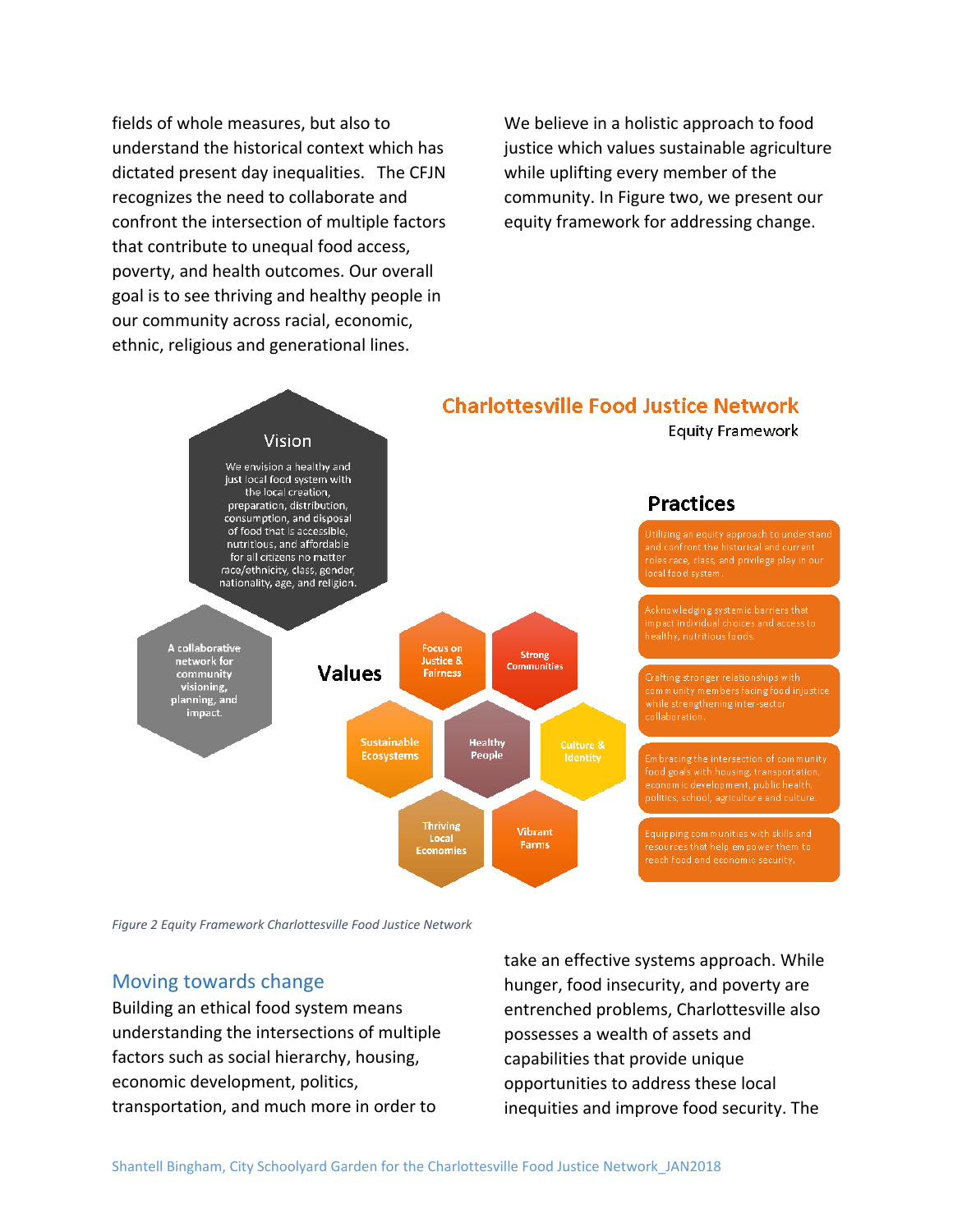Charlottesville Food Justice Network, represents an example of a developing organization with the assets and capabilities to do so. Based in part on a Food Policy Audit conducted by the UVA Food Collaborative, and subsequent recommendations, the CFJN presents recommendations to align City resources to achieve food justice for all. The following are separated into Practice recommendations, and Policy recommendations, and are based in CFJN's work in root cause analysis, racial equity, and social justice.

#### Recommendations for Practice

- 1. Consider local history and its impact on current inequity in food access, specifically racial inequity, in all planning and redevelopment discussions.
- 2. Adopt Food Access and Food Justice as key elements in Charlottesville's planning, zoning, and investment discussions.
- 3. Set Living Wage guidelines for the City of Charlottesville, and make a commitment to adopting these guidelines for City employees, in order to help close the poverty gap.
- 4. Together with Charlottesville Food Justice Network and its partner members, including Charlottesville City Schools, food and garden literacy can be amplified in public education.
- 1. Establish clear lines of communication and record keeping so that everyone involved in the local food system, from suppliers to consumers, are recognized, heard, and aware of each other's work.[22](#page-9-0)
- 5. Craft a charter or pledge collaboratively with a diverse set of citizens that focuses on dismantling racism in the local food system, expanding food access to all citizens through sustainable and affordable avenues, and promoting a healthy environment in all our neighborhood, workplaces, and schools.

#### Recommendations for Policy

- 1. Develop food-specific language and a food section in the City's Comprehensive Plan in order to influence City policies and cultivate institutional and private sector support for food and wellness programs.<sup>[23](#page-9-0)</sup>
- 2. Support transportation that is fooddestination based so that the City can assess transportation to markets, grocery stores, community gardens, and emergency food services. [24](#page-9-1)
- 3. Investigate land use, zoning, and ordinance policies that might inhibit grocery stores, markets, gardens, or edible landscapes and adjust to

<span id="page-9-1"></span><span id="page-9-0"></span><sup>&</sup>lt;sup>22</sup> Boswell, Fraiche, and Williams, "Charlottesville Community Food System- PLAC 5850 Community Food System Policies."

 $23$  Ibid.  $24$  Ibid.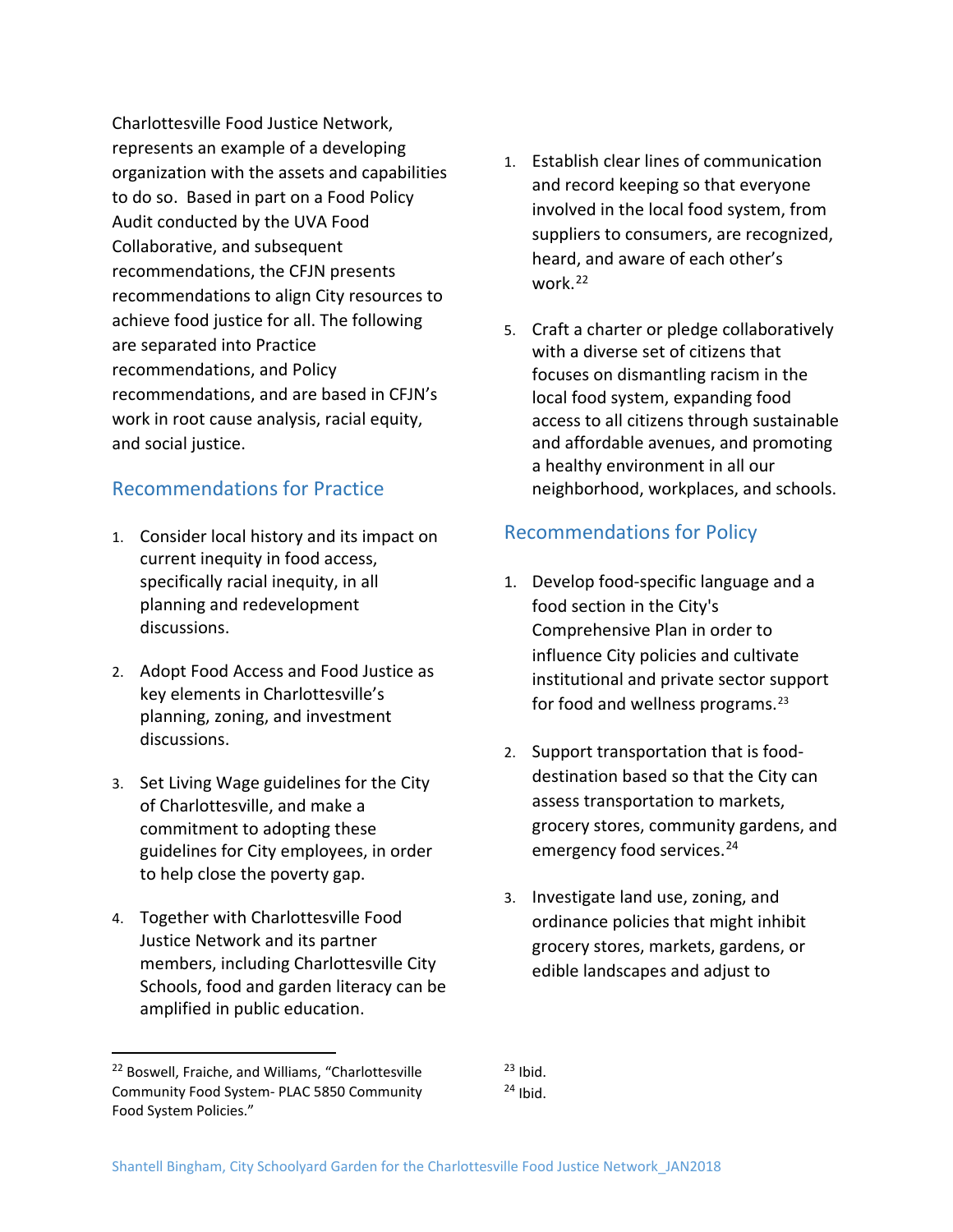incentivize investment across all neighborhoods. [25](#page-10-0)

Locate grocery stores, or sources of fresh, healthful food within walking distance of the neighborhood.<sup>[26](#page-10-0)</sup>

4. Optimize public transportation to make trips to the grocery store efficient.

## Works Cited

- 1. Boswell, Lauren, Coco Fraiche, and Janie Williams. "Charlottesville Community Food System- PLAC 5850 Community Food System Policies," 2010. http://www.virginia.edu/vpr/sustain/foodcollaborative-wp/wpcontent/uploads/2016/09/City-of-Charlottesville-Final-Report.pdf.
- 2. Bread for the World. "What Causes Hunger." *Bread for the World*, February 5, 2015. http://www.bread.org/what-causes-hunger.
- 3. Center for Disease Control. "Community Health Status Indicator Profile Charlottesville." Accessed August 14, 2017.
- https://wwwn.cdc.gov/CommunityHealth/profile/currentprofile/VA/Albemarle/. 4. Charlottesville Loaves and Fishes Food Pantry. "Charlottesville Loaves and Fishes Food
- Pantry About Hunger," 2013. http://cvilleloavesandfishes.org/index.php/abouthunger.
- 5. City of Promise. "City of Promise Annual Assessment Results and Segmentation Anaylsis," 2012.
- 6. Community Action on Obesity TEST. "Obesity and Overweight in Charlottesville & Albemarle." Accessed August 14, 2017. https://pages.shanti.virginia.edu/actiononobesitytest/our-community/obesity-andoverweight-in-charlottesville-albemarle/.
- 7. Feeding America. "Hunger and Poverty Facts." *Feeding America*, 2015. http://www.feedingamerica.org/hunger-in-america/hunger-and-poverty-facts.html.
- 8. Fisher, Andy. *Big Hunger*. Massachusetts: MIT Press, 2017. https://mitpress.mit.edu/books/big-hunger.
- 9. Newton, Whitney. "Food Justice: A Look at the Ridge Street Neighborhood, Charlottesville, VA," 2013. http://www.virginia.edu/vpr/sustain/foodcollaborativewp/wp-content/uploads/2015/10/Newton-Whitney-Ridge-Street-Neighborhood.13.pdf.
- 10. Nisbet, Matthew C. "Urban Food Deserts and Washington, D.C." *Big Think*, April 29, 2011. http://bigthink.com/age-of-engagement/urban-food-deserts-and-washington-dc.
- 11. Private School Review. "Albemarle County, VA Private Schools." Accessed August 14, 2017. https://www.privateschoolreview.com/virginia/albemarle-county.

 $26$  Ibid.

<span id="page-10-0"></span><sup>&</sup>lt;sup>25</sup> Newton, "Food Justice: A Look at the Ridge Street Neighborhood, Charlottesville, VA."